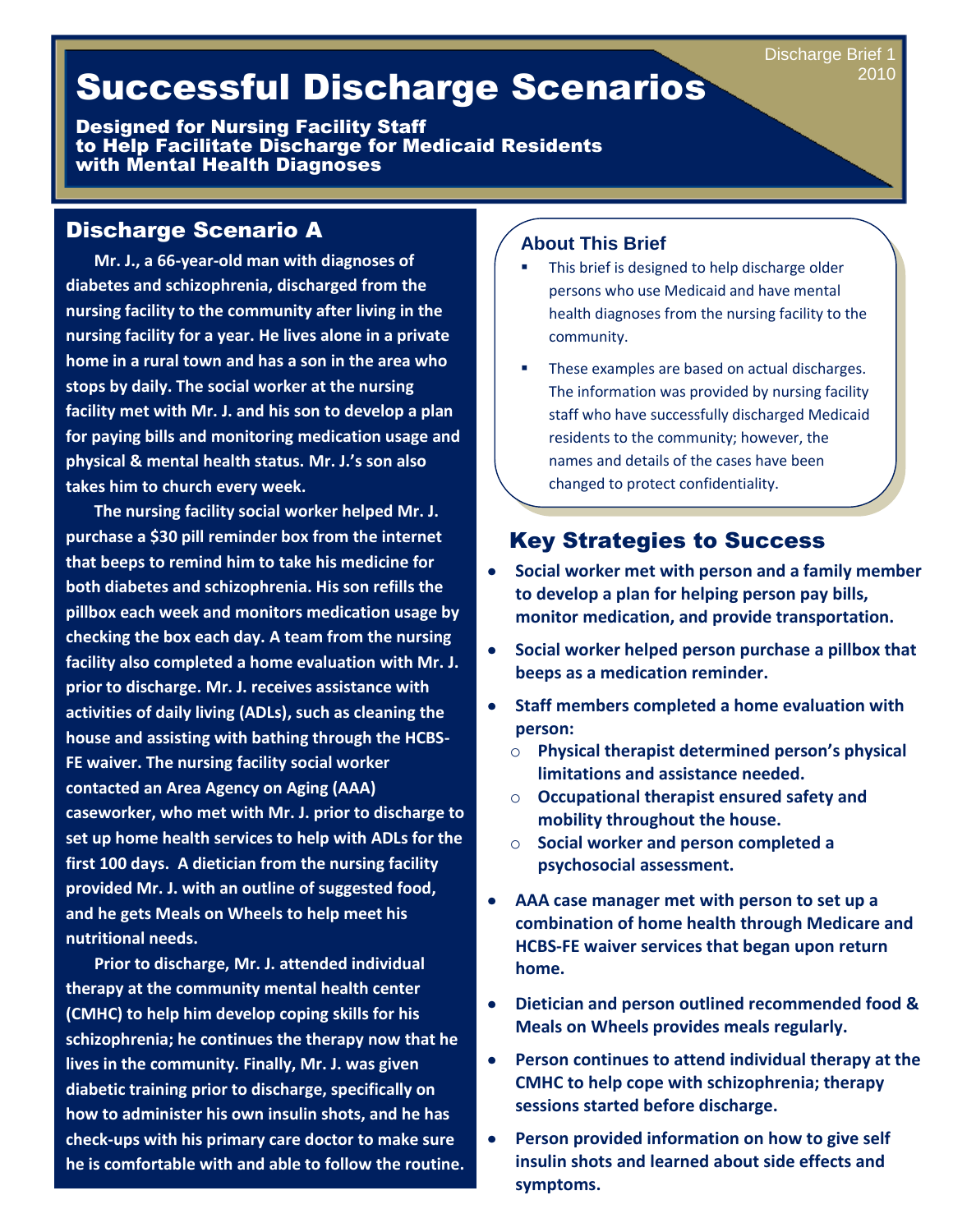#### Discharge Scenario B

 **Mrs. R., an 84-year-old woman with diagnoses of chronic obstructive pulmonary disease (COPD) and anxiety discharged to an apartment where she lives with her daughter. Prior to discharge, the nursing facility social worker and nurses worked together with Mrs. R. and her daughter to learn about treatment regimens and diagnosis-related behaviors, specifically geared towards mental health concerns. The social worker connected them with a durable medical equipment agency that provides oxygen services and other needed items (e.g. bath chair, walker). An Area Agency on Aging (AAA) case manager also met with Mrs. R. and her daughter prior to discharge and helped get the daughter enrolled as a self-directed service provider through HCBS-FE waiver services.** 

 **Physical and occupational therapists completed an evaluation of the home prior to discharge, where they gave recommendations to the daughter about helping Mrs. R. transfer in and out of bed as well as to the toilet. The daughter helps Mrs. R. with her activities of daily living throughout the day and night.** 

 **Now that Mrs. R. is living in the community, the case manager regularly comes to their home for monitoring visits. In addition, Mrs. R. attends adult day care three days a week. The daughter also attends a caregiver support group. The social worker suggested and assisted to arrange for services after the daughter expressed concerns about taking on the caregiver role again during the discharge planning meetings.** 

 **For Mrs. R.'s mental health needs, she had a check-up from a psychologist at the community mental health center (CMHC) within a week after discharge. The psychologist assessed anxiety symptoms and discussed treatment plans & psychoeducation with Mrs. R. She also made recommendations for crisis management (e.g. phone numbers to call, what daughter should do if Mrs. R. experiences an anxiety attack). Finally, Mrs. R. had an appointment with her primary care physician within two weeks of discharge.** 



## Key Strategies to Success

- **Social worker spent time getting to know family member, which helped in identifying concerns and setting up services.**
- **Social worker and nurses worked with person**  $\bullet$ **and family member to inform them about treatment regimens and diagnosis-related behaviors.**
- **Durable medical equipment agency provides**   $\bullet$ **oxygen services and other needed items.**
- **AAA case manager met with person and family member prior to discharge to help enroll the family member as a self-directed service provider through HCBS-FE waiver services, and the case manager continues to visit routinely.**
- **Physical and occupational therapists evaluated home and helped family member with providing transfers in and out of bed and to the toilet.**
- $\bullet$  . **Family member is the primary help with activities of daily living.**
- $\bullet$ **Person attends adult day care three days/week.**
- **Family member attends a caregiver support group.**
- **Psychologist from the CMHC assessed anxiety symptoms within a week of discharge and discussed treatment plans, psychoeducation, and crisis prevention with person, including phone numbers to call for different emergencies.**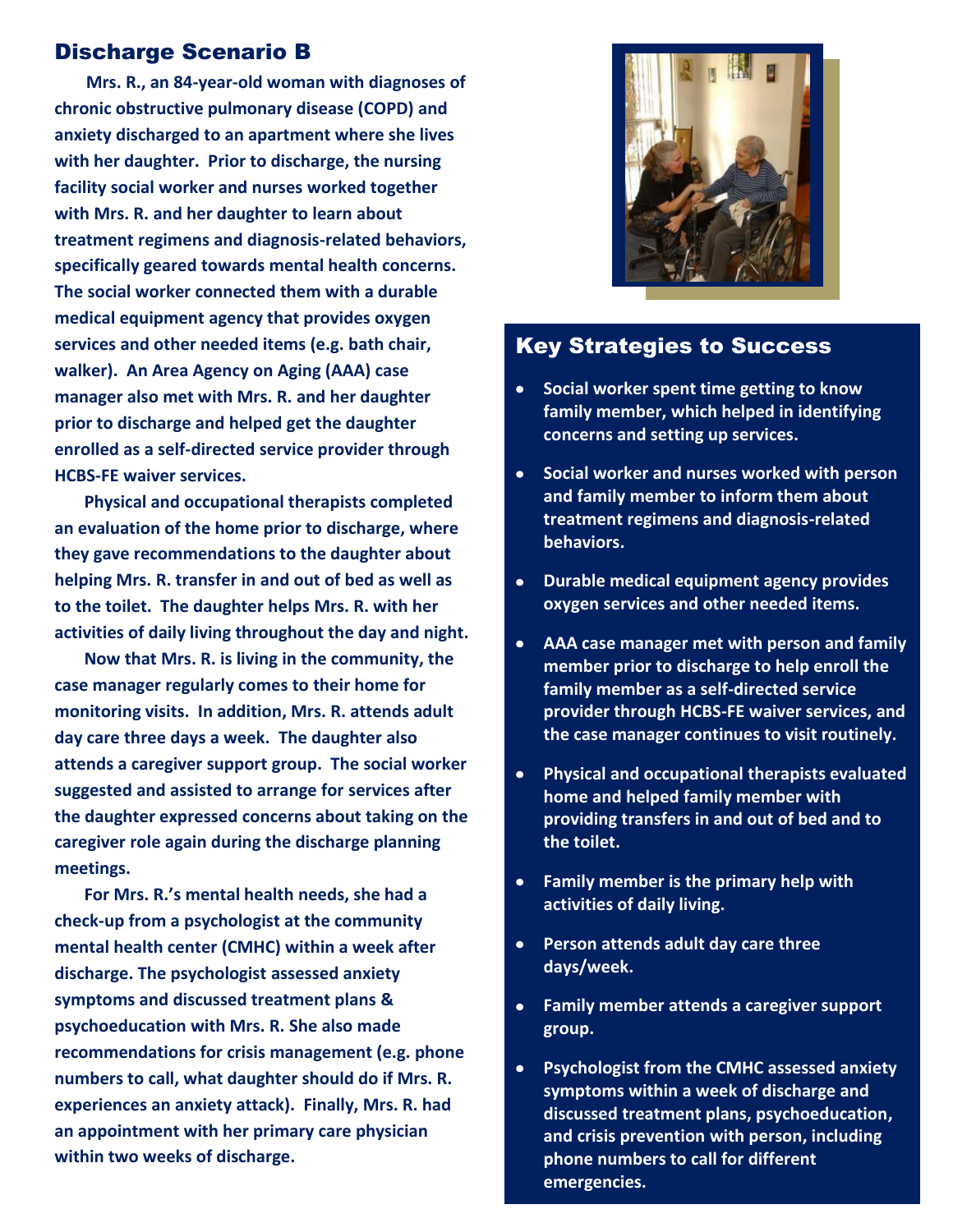#### Discharge Scenario C

 **Mrs. S., a 79-year-old woman with diagnoses of osteoporosis bipolar disorder, and anxiety discharged from the nursing facility after four years. She moved to a subsidized, low-income apartment where she receives HCBS-FE waiver services, including: house cleaning, shopping, bath support, and a Lifeline for emergencies.** 

 **Prior to discharge, the nursing facility social services staff, with Mrs. S.'s permission, spoke with the apartment complex director to inform him of Mrs. S.'s condition and needs. The director agreed to call Mrs. S.'s case manager or adult protective services if he ever noticed problems. He also installed bath support bars and found an apartment with lower carpet so that Mrs. S. could maneuver her wheelchair safely. A physical therapist, during a home evaluation, had recommended these modifications during an assessment. An evaluation of the apartment was also completed by an occupational therapist and a social worker with Mrs. S. This helped determine the placement of rugs and ensured Mrs. S. could easily access the bathroom and kitchen.** 

 **To manage symptoms of bipolar disorder, Mrs. S. takes medications. She also visits with a mental health case manager each week, who is extremely supportive and has developed a solid relationship with Mrs. S. To help Mrs. S. take her medications, a nurse at the nursing facility assisted her in making a chart to serve as a reminder. The nurse informed Mrs. S.'s case manager of the chart, so the case manager reviews the chart with Mrs. S. weekly. The nursing facility social worker also worked with Mrs. S. to secure a primary care physician that accepts Medicaid prior to discharge. The social worker helped Mrs. S. set up an appointment with the doctor within two weeks of discharge from the nursing facility. Finally, Mrs. S. has a niece who lives in the area who takes Mrs. S. to appointments as well as social activities and support groups at the senior center. Mrs. S. also requested that her niece assist with managing her finances, which alleviates much anxiety.** 

## Key Strategies to Success

- **HCBS-FE services set up prior to discharge.**
- **Person agreed to inform the housing director about condition/needs in order to help monitor person's status.**
- **Staff members (PT, OT, & Social Work) completed a home evaluation with person.**
- **Housing director installed bath support bars and found an apartment with short carpet.**
- **Person attends support groups at the senior center, which aids in controlling bipolar disorder.**
- **Nursing facility nurse made a medication chart prior to discharge to serve as a reminder for person to take medicine and keep track of usage.**
- **Supportive mental health case manager meets with person weekly and reviews medication chart.**
- **Social worker worked with person to secure a primary care physician that accepts Medicaid prior to discharge and set-up appointment within two weeks of discharge.**
- **Family member manages finances and provides transportation to appointments and social activities at the senior center, at the person's request.**